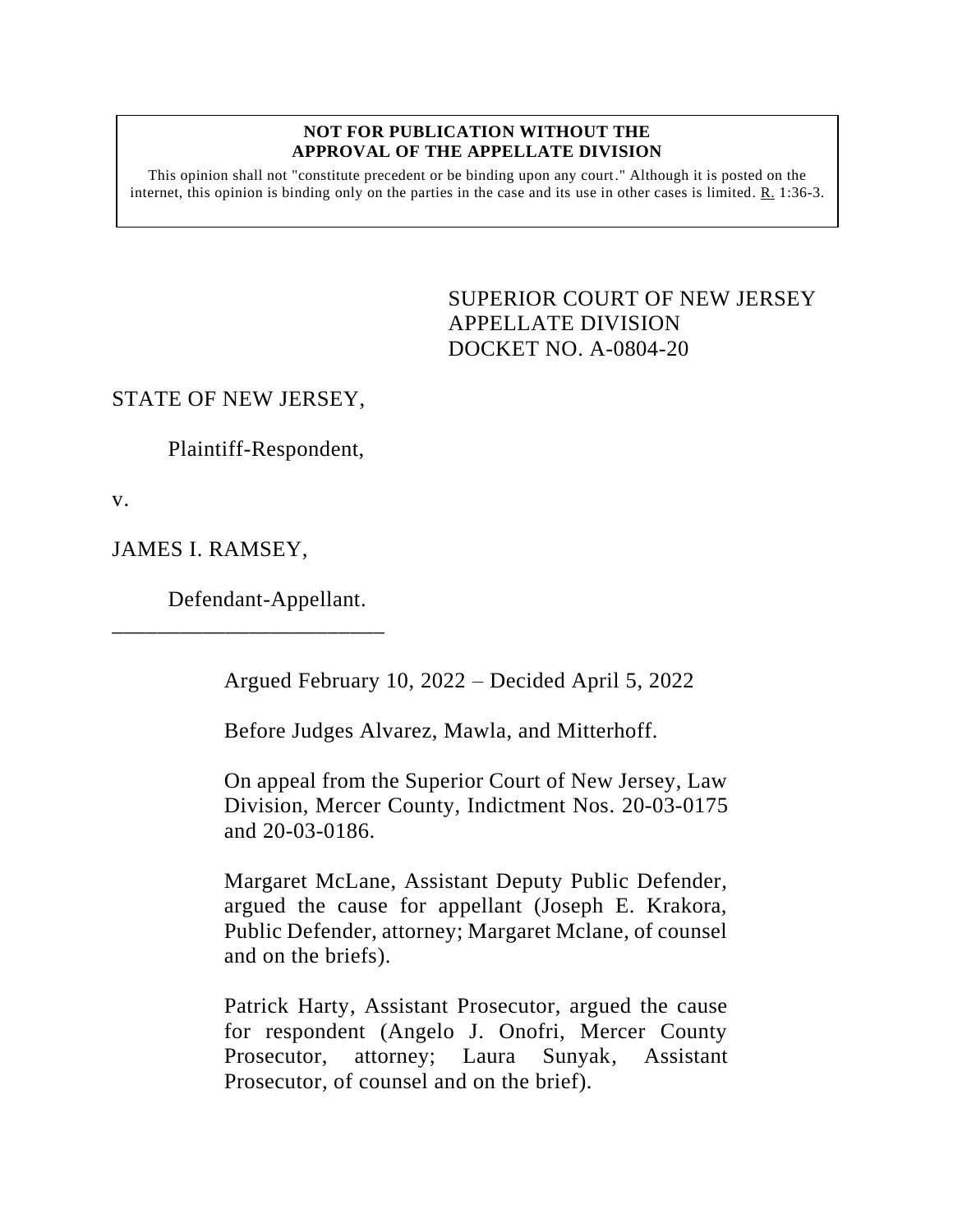### PER CURIAM

Defendant James Ramsey appeals from two October 29, 2020 convictions entered after separate guilty pleas for second-degree unlawful possession of a handgun, N.J.S.A. 2C:39-5(b)(1), based on a December 10, 2019 incident, and for third-degree possession of a controlled dangerous substance (CDS) with the intent to distribute, N.J.S.A.  $2C:35-5(a)(1)$ , based on a July 19, 2019 arrest.<sup>1</sup> We affirm.

We discern the following facts from the record. On December 10, 2019, at approximately 8:57 p.m., Detective Jeffrey Donaire and his partners, Detectives Jimenez and Quinones, were driving in a marked police vehicle on West State Street towards Calhoun Street in the city of Trenton. As they were driving toward Calhoun Street, Donaire and his partners observed defendant and another man walking toward them. When the men noticed the police presence, they began scanning the area and then crouched behind parked vehicles to hide. Donaire thought the behavior was suspicious, so he made a U-turn and went

<sup>&</sup>lt;sup>1</sup> On appeal, defendant is only challenging the judge's decision on the motion to suppress a handgun and ecstasy found on December 10, 2019. Because the plea agreement included the events of December 10, 2019, and of July 19, 2019, and the judge sentenced defendant on both indictments, with the sentences running concurrently, defendant has appealed both. Nevertheless, the events of July 19, 2019, are not relevant to this appeal.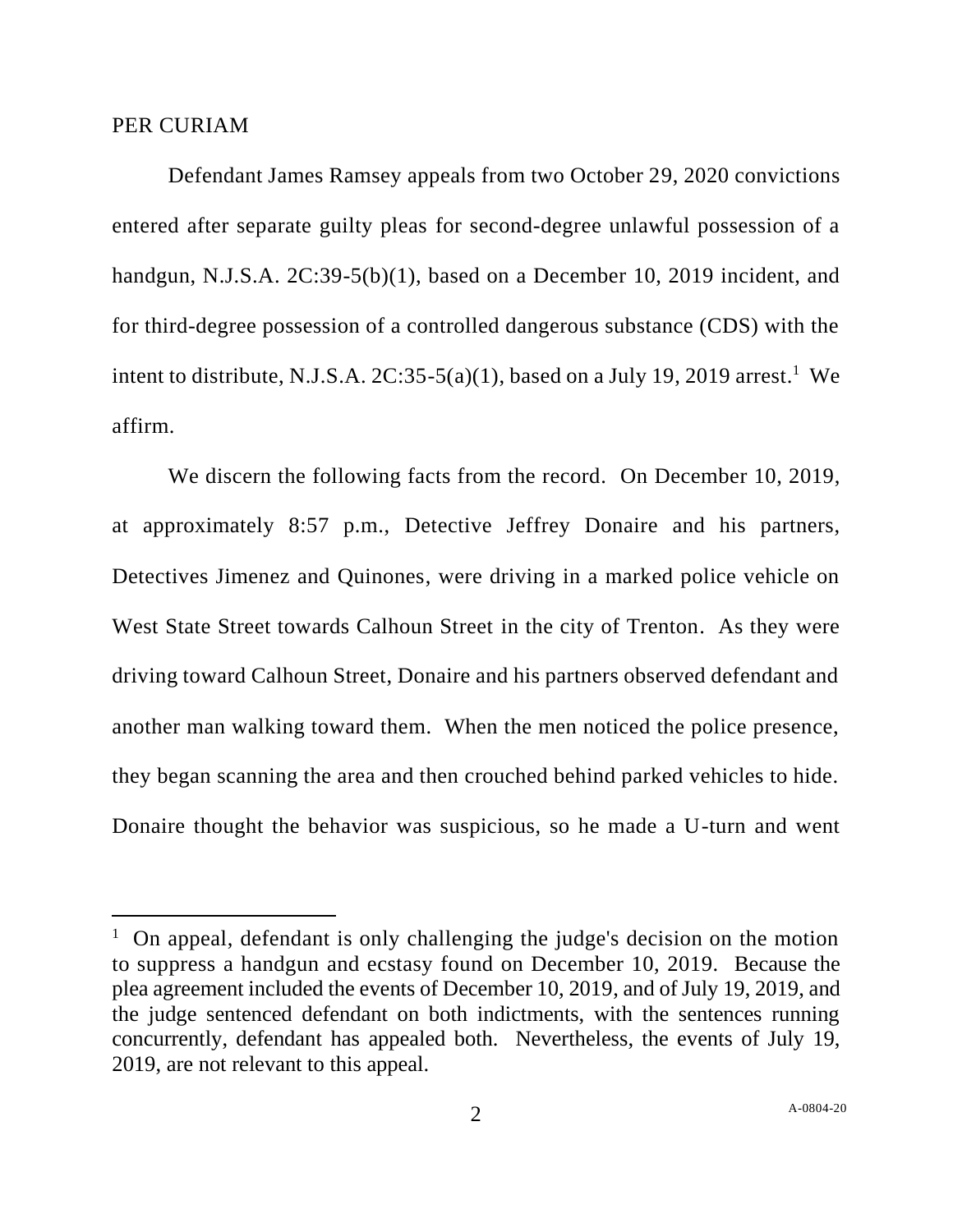back toward where the men were hiding. When the police turned around, the men began to walk away. Donaire and his partners, wearing uniforms, exited their vehicle and approached the men. Defendant then made a motion towards his right pocket, as if to shield his body away from Donaire. Donaire thought defendant was reaching for a weapon and ordered defendant to place his hands on a nearby fence. Defendant complied. The other man voluntarily put his hands on the fence.

As Donaire approached defendant, he smelled marijuana. Based on that smell, Donaire searched defendant's right pocket and found a small amount of marijuana and one pill of ecstasy. Immediately afterward, Jimenez handcuffed defendant, and Donaire searched defendant's book bag and found a .38 special revolver.

Following defendant's indictment for the events of December 10, 2019, defendant moved to suppress the gun and ecstasy. At the July 22, 2020 suppression hearing, Donaire testified on behalf of the State. On the date of the incident, Donaire had worked for the Trenton Police Department for approximately thirteen years and had spent the last six years with the Street Crimes Unit. During his tenure with the unit, Donaire investigated thousands of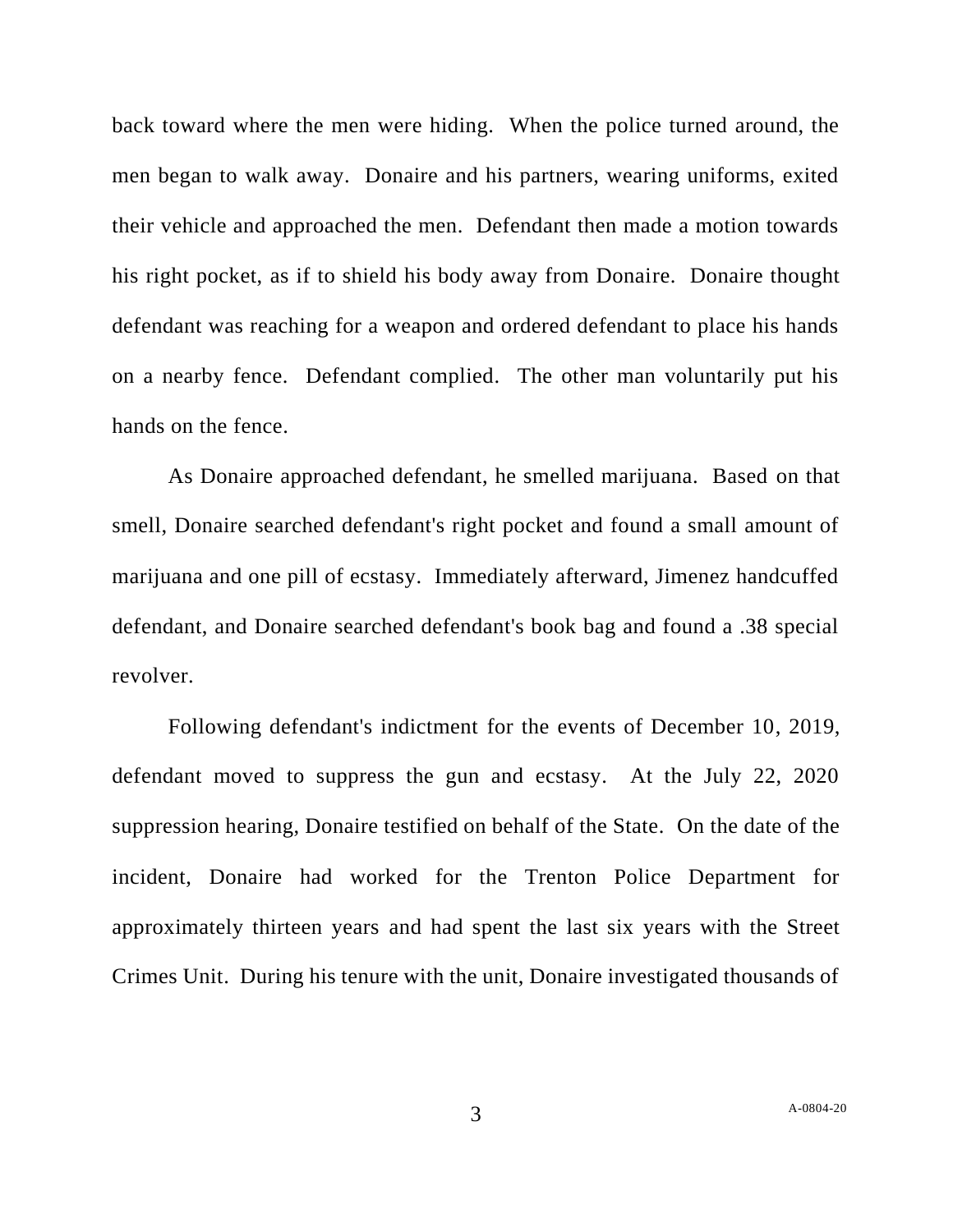cases. On cross-examination, Donaire stated there was no motor vehicle recordings or body camera footage of the incident.

On August 31, 2020, based on Donaire's credible testimony, the judge denied defendant's motion in an order and oral opinion. On September 18, 2020, defendant pleaded guilty to second-degree unlawful possession of a handgun, and third-degree possession of CDS (heroin and fentanyl) with the intent to distribute.

On October 26, 2020, the judge sentenced defendant on both indictments. Pursuant to the plea agreement, he sentenced defendant to five years' imprisonment with a three-and-one-half year period of parole ineligibility on the handgun charge and five years' imprisonment with a two-and-one-half year period of parole ineligibility on the CDS charge. The sentences ran concurrently. The judge also imposed fines and ordered defendant to submit to a DNA test. Finally, he awarded jail credits and dismissed the remaining counts. This appeal followed.

On appeal, defendant presents the following arguments for our consideration:

#### POINT I

## POLICE LACKED REASONABLE SUSPICION TO STOP DEFENDANT AND WERE NOT

A[-0804-20](#page-0-0)

4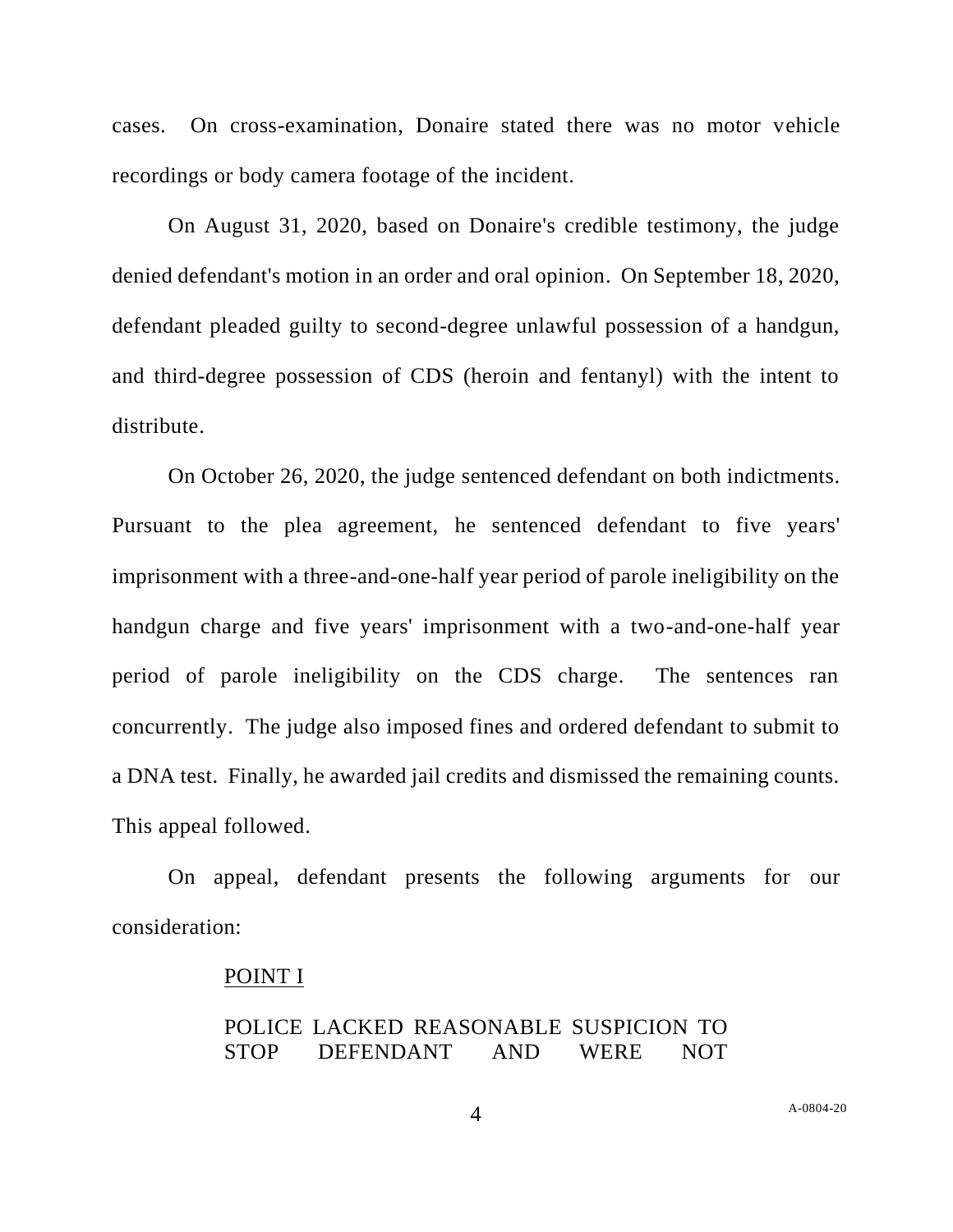# AUTHORIZED TO MAKE A CUSTODIAL ARREST OR SEARCH DEFENDANT INCIDENT TO THAT ARREST.

A. There Was No Reasonable Suspicion To Stop Defendant.

B. Even If The Smell Of Marijuana Provided Probable Cause That Defendant Committed A Crime, He Should Have Been Issued A Summons And Released. Thus, The Custodial Arrest And Search Incident To That Arrest Were Illegal.

In reviewing a motion to suppress, we defer to the factual and credibility findings of the trial court, "so long as those findings are supported by sufficient credible evidence in the record." State v. Coles, 218 N.J. 322, 342 (2014) (quoting State v. Hinton, 216 N.J. 211, 228 (2013)). Deference is afforded "because the 'findings of the trial judge . . . are substantially influenced by his [or her] opportunity to hear and see the witnesses and to have the "feel" of the case, which a reviewing court cannot enjoy.'" State v. Reece, 222 N.J. 154, 166 (2015) (quoting State v. Locurto, 157 N.J. 463, 471 (1999)). "An appellate court should disregard those findings only when a trial court's findings of fact are clearly mistaken." State v. Hubbard, 222 N.J. 249, 262 (2015). The legal conclusions of the trial court "are reviewed de novo." Id. at 263.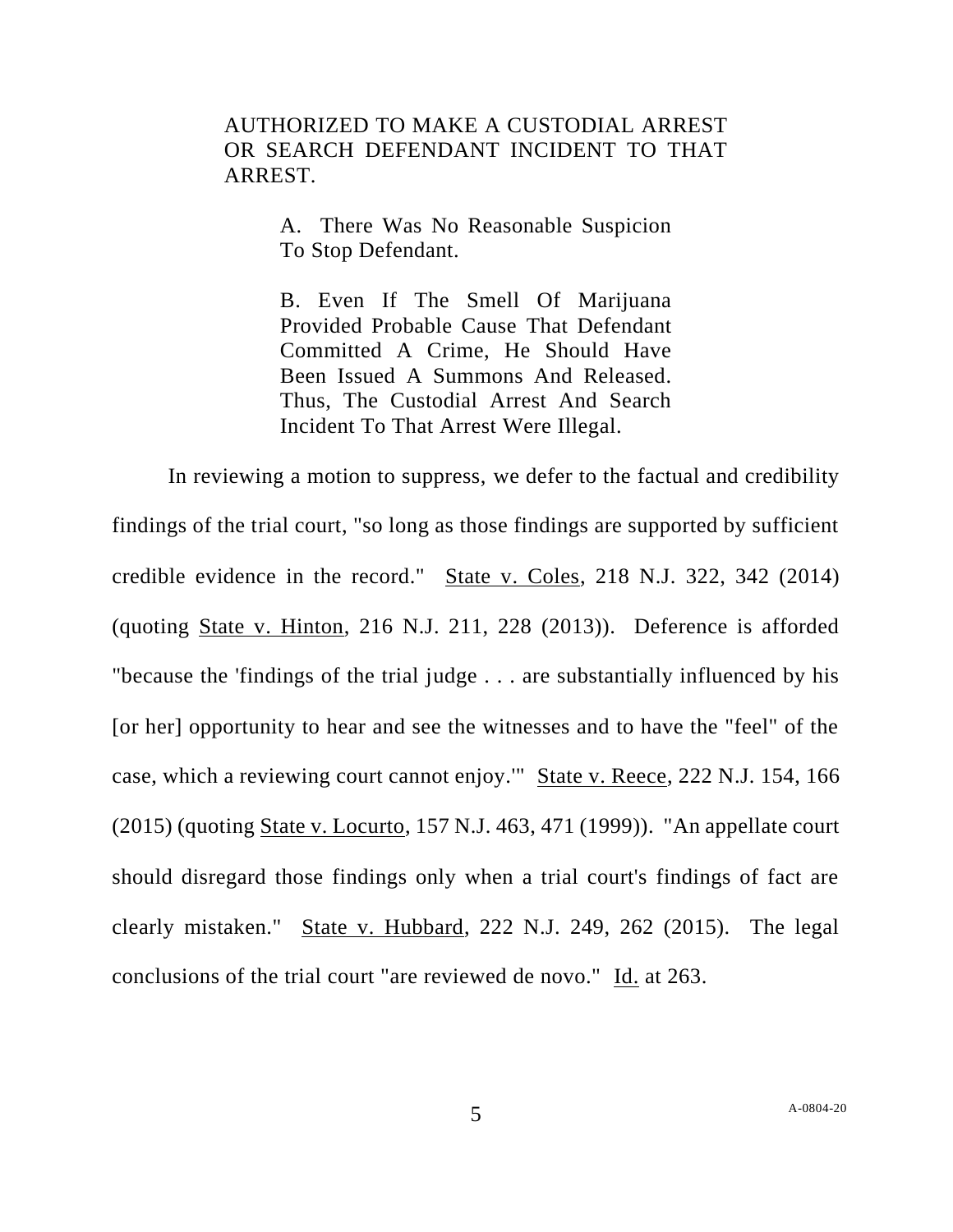With these guiding principles in mind, we reject defendant's arguments and affirm, substantially for the reasons set forth in the motion judge's oral decision. A police officer may lawfully detain someone to conduct an investigatory stop without a warrant, and on less than probable cause. Terry v. Ohio, 392 U.S. 1, 21-22 (1968); State v. Stovall, 170 N.J. 346, 356 (2002). A warrantless investigative stop is valid when an "officer observes unusual conduct which leads [the officer] reasonably to conclude in light of his [or her] experience that criminal activity may be afoot." Terry, 392 U.S. at 30. The stop must be "based on specific and articulable facts which, taken together with rational inferences from those facts, give rise to a reasonable suspicion of criminal activity." State v. Pineiro, 181 N.J. 13, 20 (2004) (quoting State v. Nishina, 175 N.J. 502, 511 (2003)).

We "look at the 'totality of the circumstances' of each case to see whether the detaining officer has a 'particularized and objective basis' for suspecting legal wrongdoing" by the detained individual. United States v. Arvizu, 534 U.S. 266, 273 (2002). In undertaking this evaluation, we "give weight to 'the officer's knowledge and experience' as well as 'rational inferences that could be drawn from the facts objectively and reasonably viewed in light of the officer's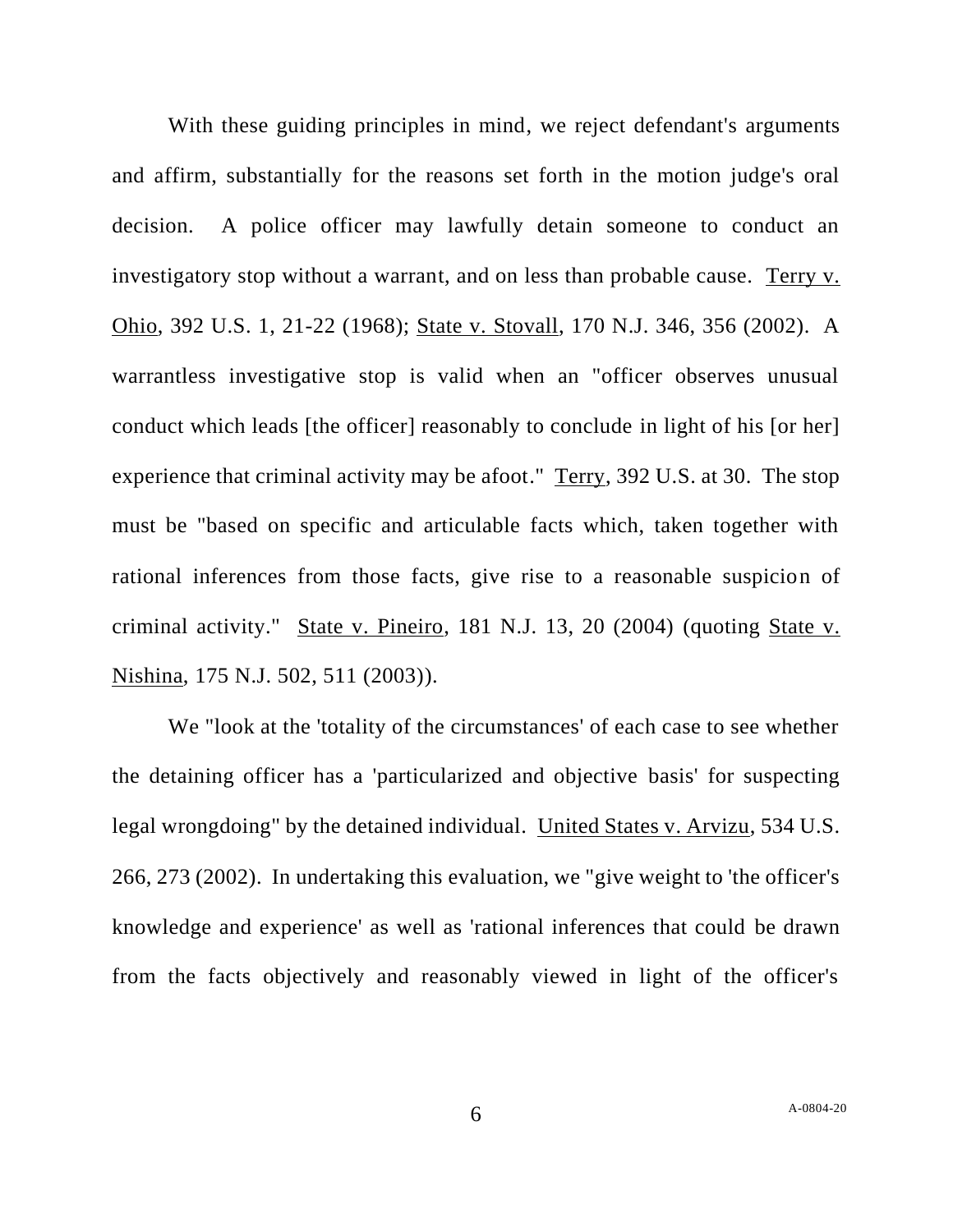expertise.'" State v. Richards, 351 N.J. Super. 289, 299-300 (App. Div. 2002) (quoting State v. Arthur, 149 N.J. 1, 10 (1997)).

In this case, the judge's conclusion that Donaire had reasonable suspicion to stop defendant is well-supported by the record. Donaire, an experienced officer who the judge found credible, thought defendant's actions of scanning the area and crouching behind parked vehicles were suspicious and feared defendant was reaching for a weapon after making a motion towards his right pocket. While flight or furtive gestures alone are not sufficient to provide reasonable suspicion for a stop, see State v. Nyema,  $\Box$  N.J.  $\Box$ ,  $\Box$  (2022) (slip op. at 26-27); State v. Rosario, 229 N.J. 263, 277 (2017); State v. Tucker, 136 N.J. 158, 168-69 (1994), defendant's actions taken together gave rise to Donaire's reasonable suspicion of criminal activity. See State v. Lund, 119 N.J. 35, 48 (1990); Nishina, 175 N.J. at 511. The judge did not err in finding that "based upon [defendant's] movement and the surrounding circumstances, . . . Donaire had articulable facts warranting his heightened caution."

We reject defendant's argument that Donaire wrongfully searched defendant, which hinges on a finding that the initial investigatory stop was unlawful. Having "form[ed] a reasonable and articulable suspicion to justify an investigatory stop," the officer's pat-down to ensure defendant was unarmed was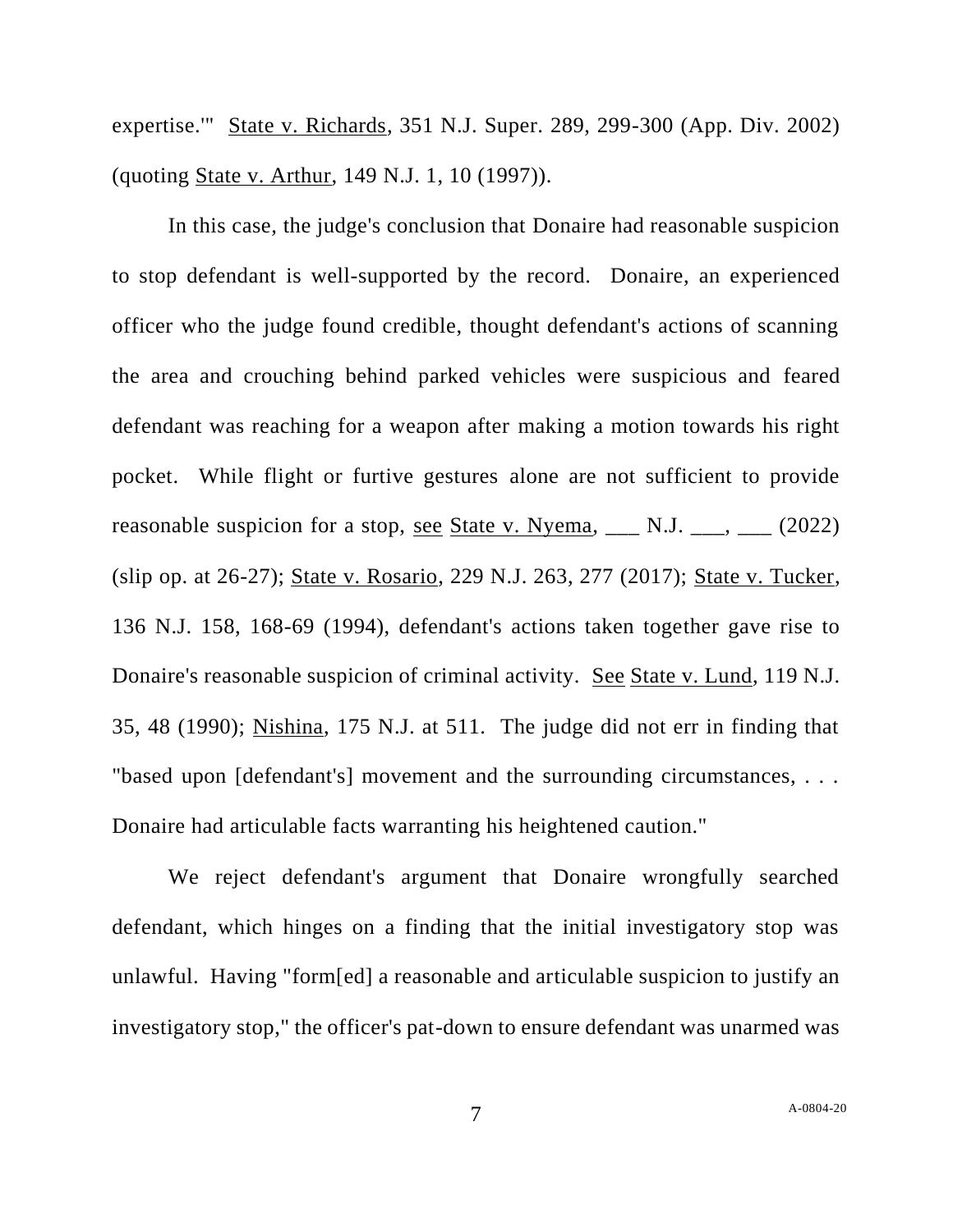permissible. See State v. Gamble, 218 N.J. 412, 430 (2014) (citing Terry, 392 U.S. at 30-31). Reasonable suspicion ripened into probable cause when the officer detected the smell of marijuana as he approached defendant. "[T]he smell of marijuana itself constitutes probable cause 'that a criminal offense ha<sup>[s]</sup> been committed and that additional contraband might be present.'" State v. Walker, 213 N.J. 281, 290 (2013) (second alteration in original) (quoting Nishina, 175 N.J. at 516-17). Accordingly, officers may "conduct a warrantless search of the persons in the immediate area from where the smell has emanated." State v. Vanderveer, 285 N.J. Super. 475, 481 (App. Div. 1995).

Here, Donaire had probable cause to search defendant. Donaire testified that as he approached defendant, he smelled marijuana. Once Donaire smelled marijuana upon approaching defendant, Donaire had probable cause to believe that defendant was in possession of marijuana in violation of N.J.S.A. 2C:35-  $10(a)(4)$  and that other contraband might be present. See Walker, 213 N.J. at 290. The smell and resulting probable cause then allowed Donaire to conduct a warrantless search of defendant, specifically defendant's right pocket where Donaire found a small amount of marijuana and one pill of ecstasy. see Vanderveer, 285 N.J. Super. at 481. The judge did not err in finding that Donaire conducted a valid search.